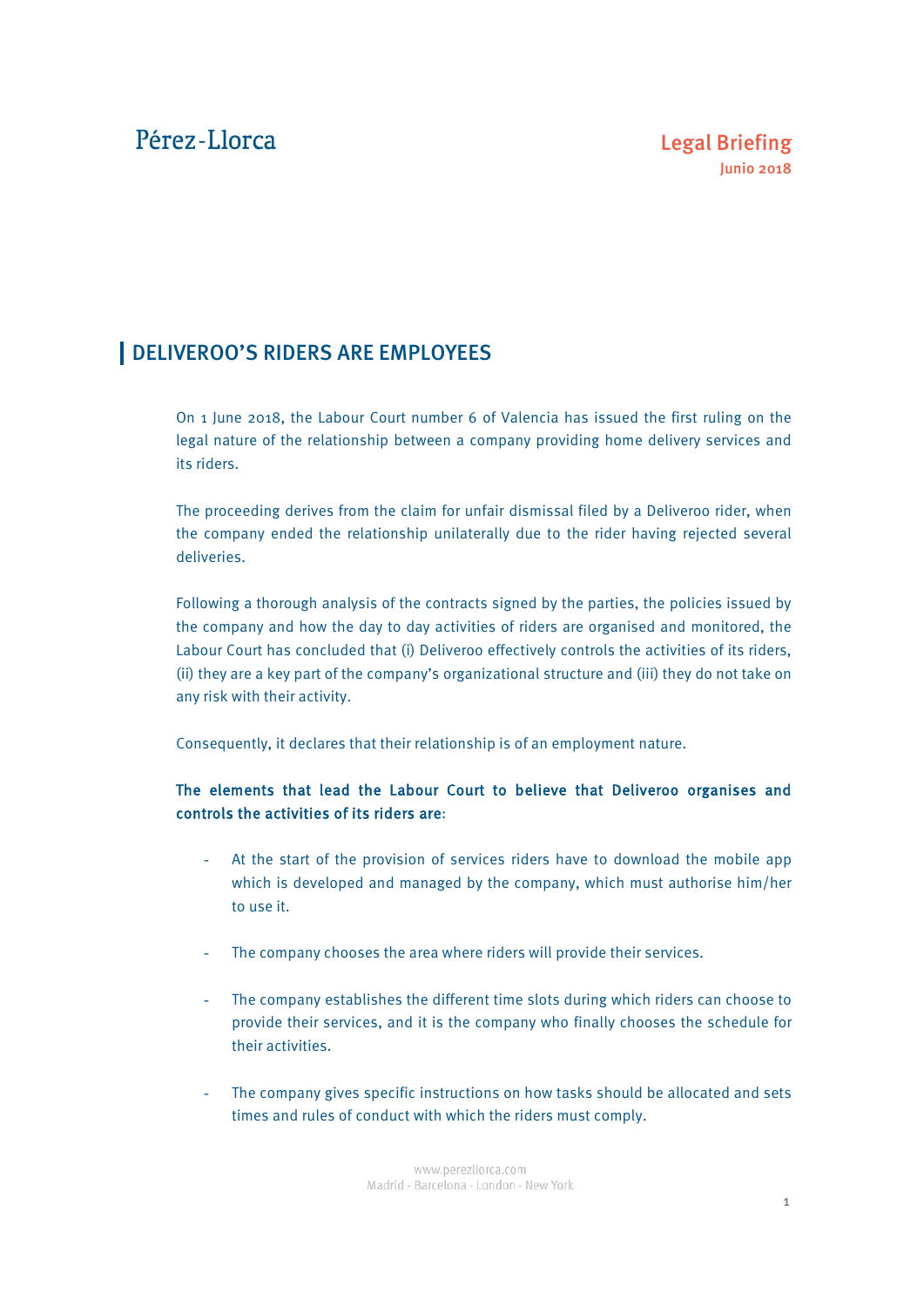- At the beginning of the day riders are required to go to a specific location where they await the assignment of orders, and where they would have to return after an order is finalised.
- The company has its riders geolocated at all times, and is able to ask for an explanation regarding the services carried out at any point. It also keeps track of the time taken to deliver the packages.
- Riders are not entitled to reject an order as it can result in the termination of the relationship.

### Further, the elements that lead the Labour Court to understand that riders do not assume any risks are the following:

- Despite the fact that riders provide their own mobile phone and bicycle, they do not run a business themselves.
- The company unilaterally decides the price of the deliveries.
- Riders received a preset fee, regardless of how much the company charged, and after the company has prepared the corresponding invoice.
- Riders receive a fixed remuneration per delivery, as well as an amount for availability, but do not receive any of the company's profits.
- A riders' ability to subcontract the services is purely theoretical, as it rarely occurs in practice and needs to be authorized by the company .

#### **Conclusions**

In other jurisdictions, the fact that riders can choose when to connect to the app and, therefore when to start providing services has led their Labour Courts to conclude that they are effectively working on a freelance basis and shall not be awarded protection by Labour Laws.

However, as we have seen, the Labour Court of Valencia, in line with the two resolutions issued in the last 4 months by Labour Inspection authorities in Valencia and Madrid, does not pay much heed tof who has the power to initiate the provision of services but rather how they are performed once the rider is connected to the app.

Despite the fact that the judgment can be appealed before the High Court of Justice of the Valencian Community, it is clear that the conclusiveness of this ruling will have an